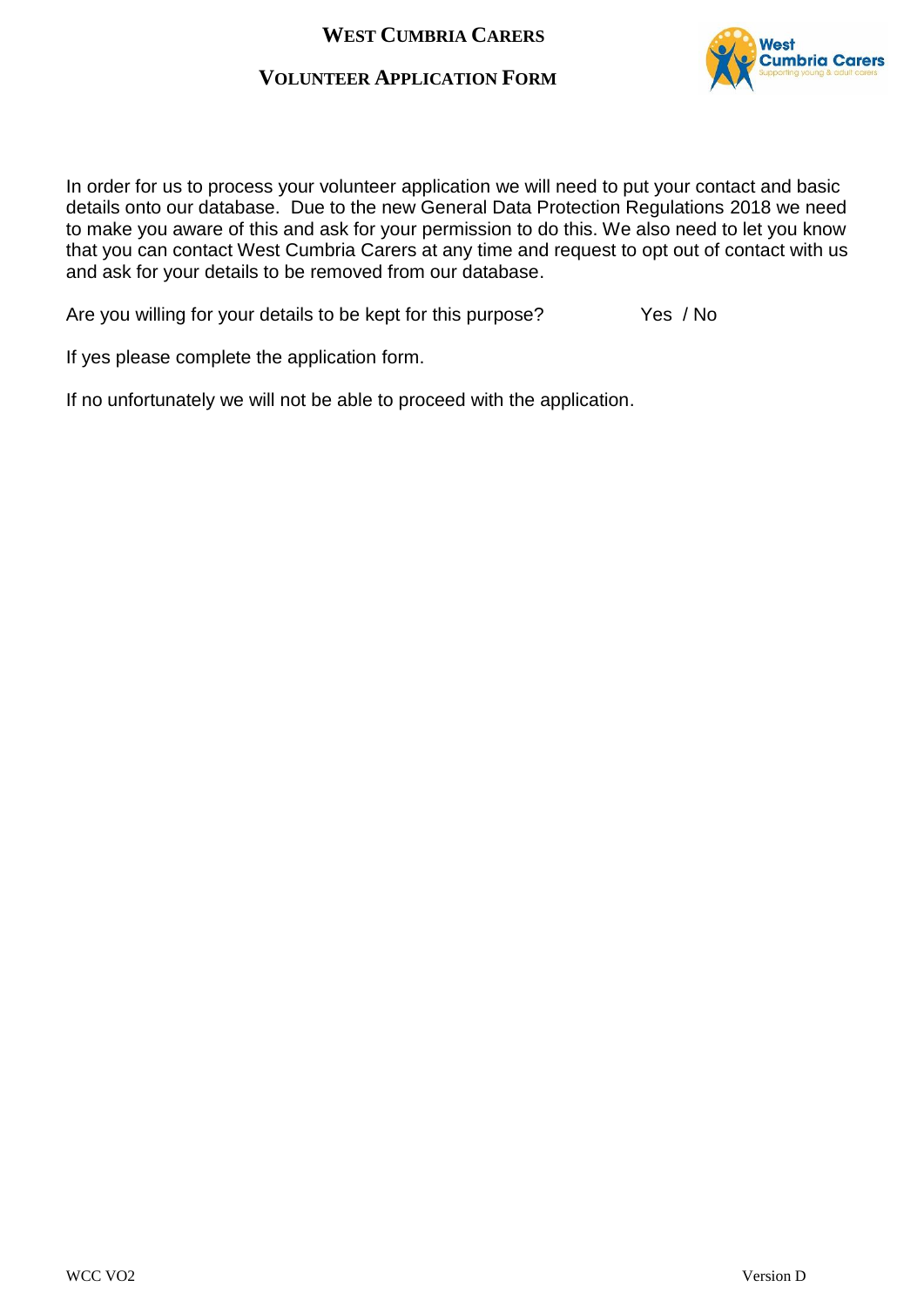## **WEST CUMBRIA CARERS**

# **VOLUNTEER APPLICATION FORM**



### **YOUR DETAILS**

| Name            |  |  |  |  |  |
|-----------------|--|--|--|--|--|
| Address         |  |  |  |  |  |
|                 |  |  |  |  |  |
| vol             |  |  |  |  |  |
|                 |  |  |  |  |  |
|                 |  |  |  |  |  |
| YOUR BACKGROUND |  |  |  |  |  |

Please tell us about any voluntary or paid work you have done. This can include helping an organisation or an individual on an informal basis.

| Date | Organisation (if applicable) | $\operatorname{Role}/\operatorname{work}$ carried out |
|------|------------------------------|-------------------------------------------------------|
|      |                              |                                                       |
|      |                              |                                                       |
|      |                              |                                                       |
|      |                              |                                                       |
|      |                              |                                                       |
|      |                              |                                                       |
|      |                              |                                                       |
|      |                              |                                                       |
|      |                              |                                                       |
|      |                              |                                                       |
|      |                              |                                                       |
|      |                              |                                                       |
|      |                              |                                                       |
|      |                              |                                                       |
|      |                              |                                                       |
|      |                              |                                                       |
|      |                              |                                                       |
|      |                              |                                                       |
|      |                              |                                                       |
|      |                              |                                                       |